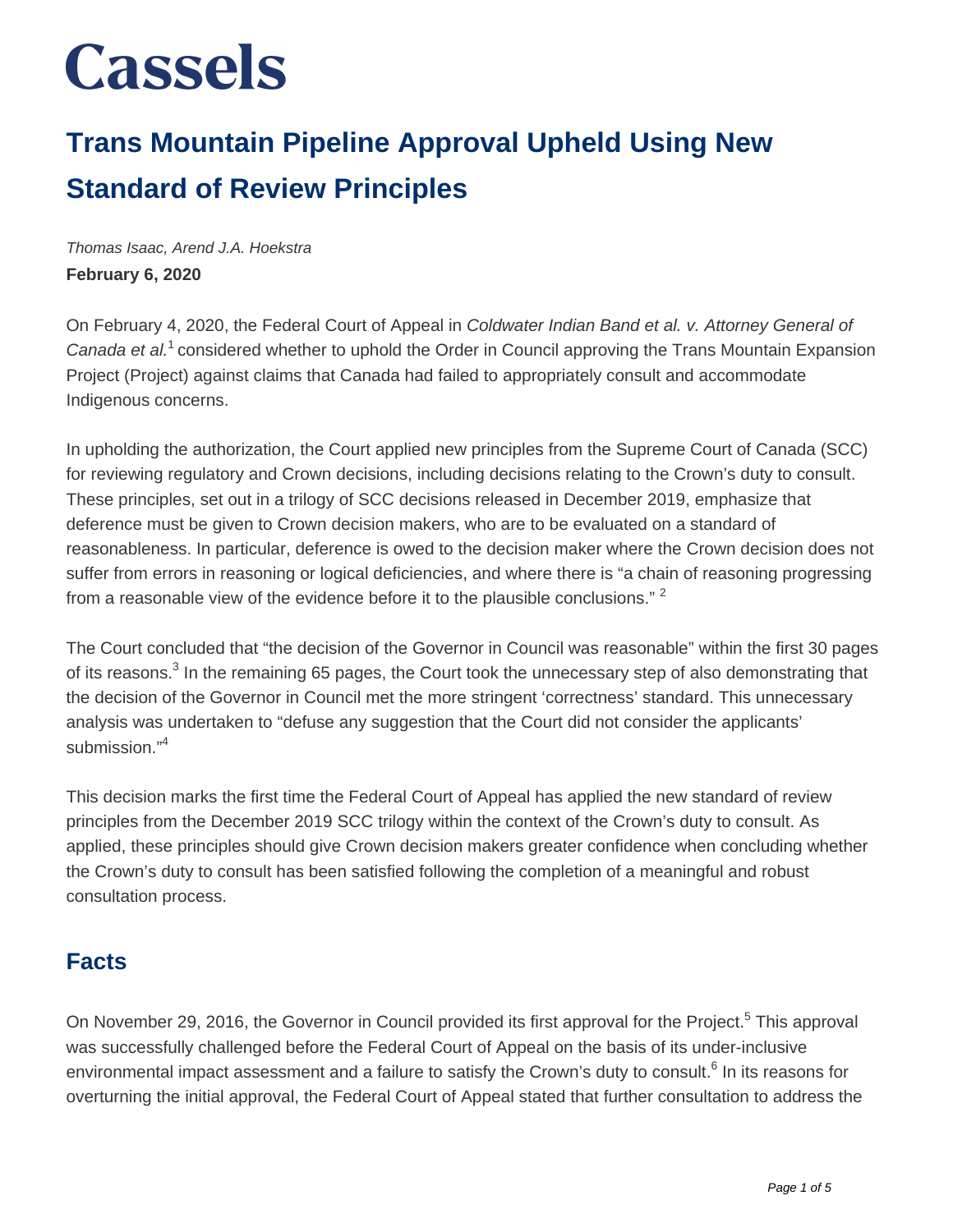flaws could be "specific and focused" and could be accomplished through a "brief and efficient" process.<sup>7</sup>

In the fall of 2018 and spring of 2019, efforts were taken to address the deficiencies with the original decision. The efforts undertaken included: (1) reinitiating consultation directly with potentially affected Indigenous groups, with a focus on responding to and remedying the concerns raised in the original Federal Court of Appeal decision; (2) hiring former Supreme Court Justice Frank Iacobucci to oversee and provide guidance on consultations; (3) developing a process for meaningful, two-way dialogue between Indigenous groups and Canada through consultation teams composed of federal officials drawn from various federal departments, and led by senior government officials operating at the Director General level and reporting to the Assistant Deputy Minister responsible for the Consultation Secretariat; and (4) providing a clear mandate for consultation teams to discuss and agree to accommodations, where appropriate.<sup>8</sup>

The new consultation efforts resulted in a report that summarized impacts of the Project on Indigenous interests and concerns, as well as an analysis of the impact on Indigenous rights and interests and future steps that would be taken to mitigate the impact and address the concerns.<sup>9</sup> It also resulted in a number of new accommodation measures and initiatives to avoid or mitigate effects on Indigenous interests.<sup>10</sup>

In June 2019 a new Order in Council was issued approving the Project, based on the updated consultation efforts undertaken.<sup>11</sup>

#### **Standard of Review**

The Court's analysis was informed by the recent SCC decision in Canada (Minister of Citizenship and Immigration) v. Vavilov<sup>12</sup>, part of a trilogy of decisions addressing the standard of review for administrative decisions released in December 2019. As the Court acknowledged, "[a]ll are agreed that Vavilov does not bring a material change to the standard of review in this litigation. However, Vavilov does bring together and clarify a number of principles in a useful way."<sup>13</sup>

As prescribed by Vavilov, the standard of review generally applicable to a judicial review decision, such as the decision of the Governor in Council, is "reasonableness."<sup>14</sup>

In conducting a reasonableness review, the Court was to refrain from forming their own view about the adequacy of consultation ["a court applying the reasonableness standard does not ask what decision it would have made in place of that of the administrative decision maker, attempt to ascertain the "range" of possible conclusions that would have been open to the decision maker, conduct a de novo analysis or seek to determine the "correct" solution to the problem."]<sup>15</sup> Instead, the focus of the Court was on "whether the decision approving the Project and the justification offered are acceptable and defensible in light of the governing legislation, the evidence before the Court and the circumstances that bear upon a reasonableness review."<sup>16</sup>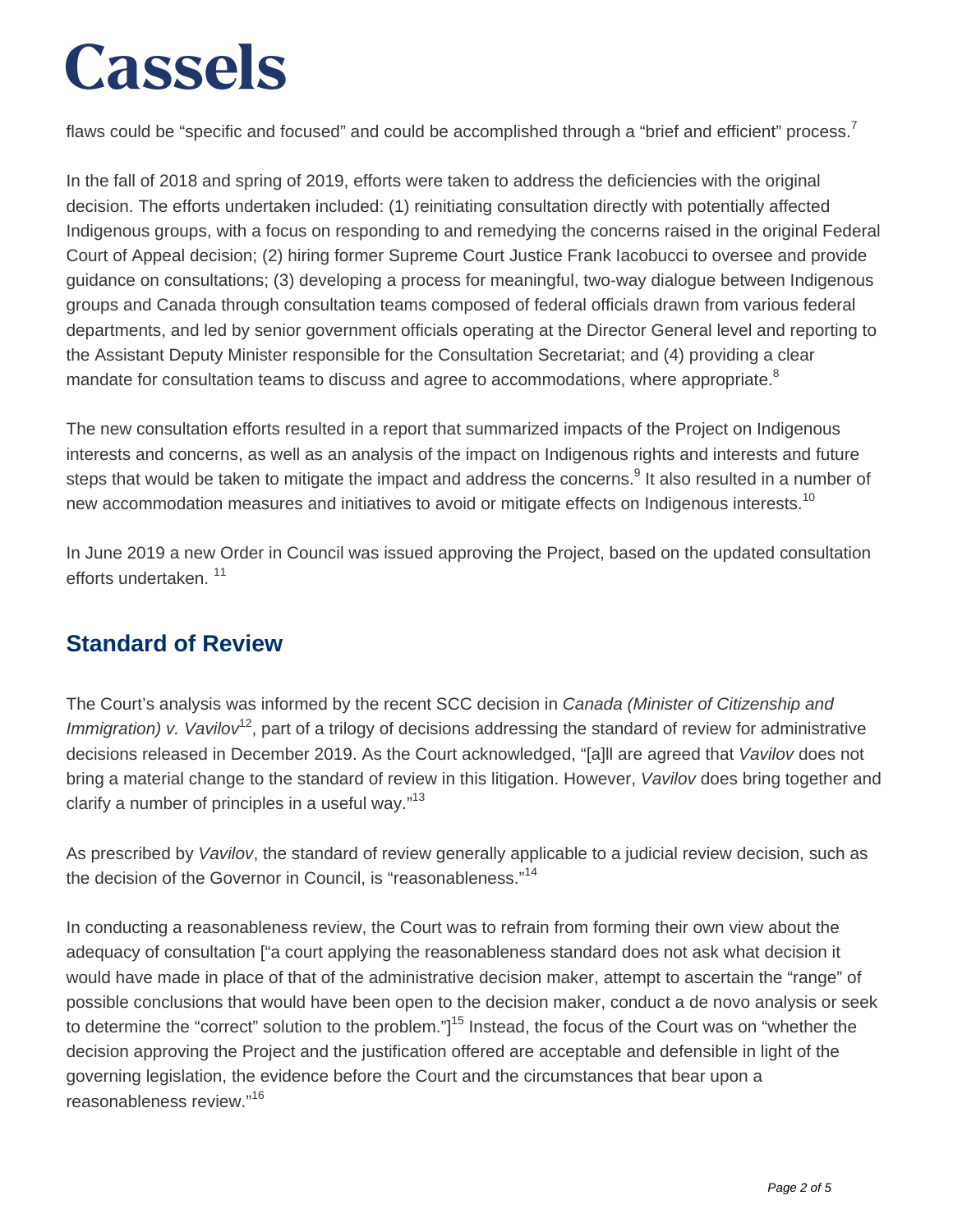In concluding that the Order in Council was reasonable, the Court noted that "the Governor in Council's explanations do not suffer from error in reasoning or logical deficiencies of the sort identified by the Supreme Court in *Vavilov* (paras. 102-104.) Taken together, the explanations show a chain of reasoning progressing from reasonable views of the evidence before it to plausible conclusions well within the bounds of the governing legislation."<sup>17</sup>

#### **Key Principles of Consultation**

The Federal Court of Appeal used its decision to highlight key principles associated with the Crown's duty to consult. Its summary was based on guidance of the SCC as well as recent decisions of the Federal Court of Appeal. As a consequence, the summary of law appears different than recent summaries provided by the SCC, for example in Ktunaxa.<sup>18</sup>

First, in order for a decision of the Governor in Council to be reasonable, the Crown must show that it has considered and addressed the rights claimed by Indigenous peoples in a meaningful way.<sup>19</sup> The Court summarized that "reasonable" and "meaningful consultation" required:

- 1. a process that was more than just an opportunity to blow off steam;
- 2. the Crown possessing a state of open-mindedness about accommodation;
- 3. the existence of two-way dialogue;
- 4. the process being more than a process for exchanging and discussing information;
- 5. dialogue that leads to a demonstrably serious consideration of accommodation; and
- 6. the Crown grappling with the real concerns of the Indigenous applicants.<sup>20</sup>

It should be noted that the last three of these requirements reflect statements of the Federal Court of Appeal in its earlier decision overturning the initial Project approval and have not been specifically endorsed by the SCC.

Next, the Court highlighted key principles it applied in reviewing the consultation undertaken:

- 1. The goal is to reach an overall agreement, but that will not always be possible:  $21$
- 2. Perfection in the consultation process is neither required nor realistic: $22$
- 3. Failure to accommodate in any particular way, including by way of abandoning the Project, does not necessarily mean that there has been no meaningful consultation;<sup>23</sup>
- 4. Where there is genuine disagreement about whether a project is in the public interest, the law does not require that the interests of Indigenous peoples prevail: $^{24}$
- 5. Although Indigenous peoples can assert their uncompromising opposition to a project, they cannot tactically use the consultation process as a means to try to veto it. $^{25}$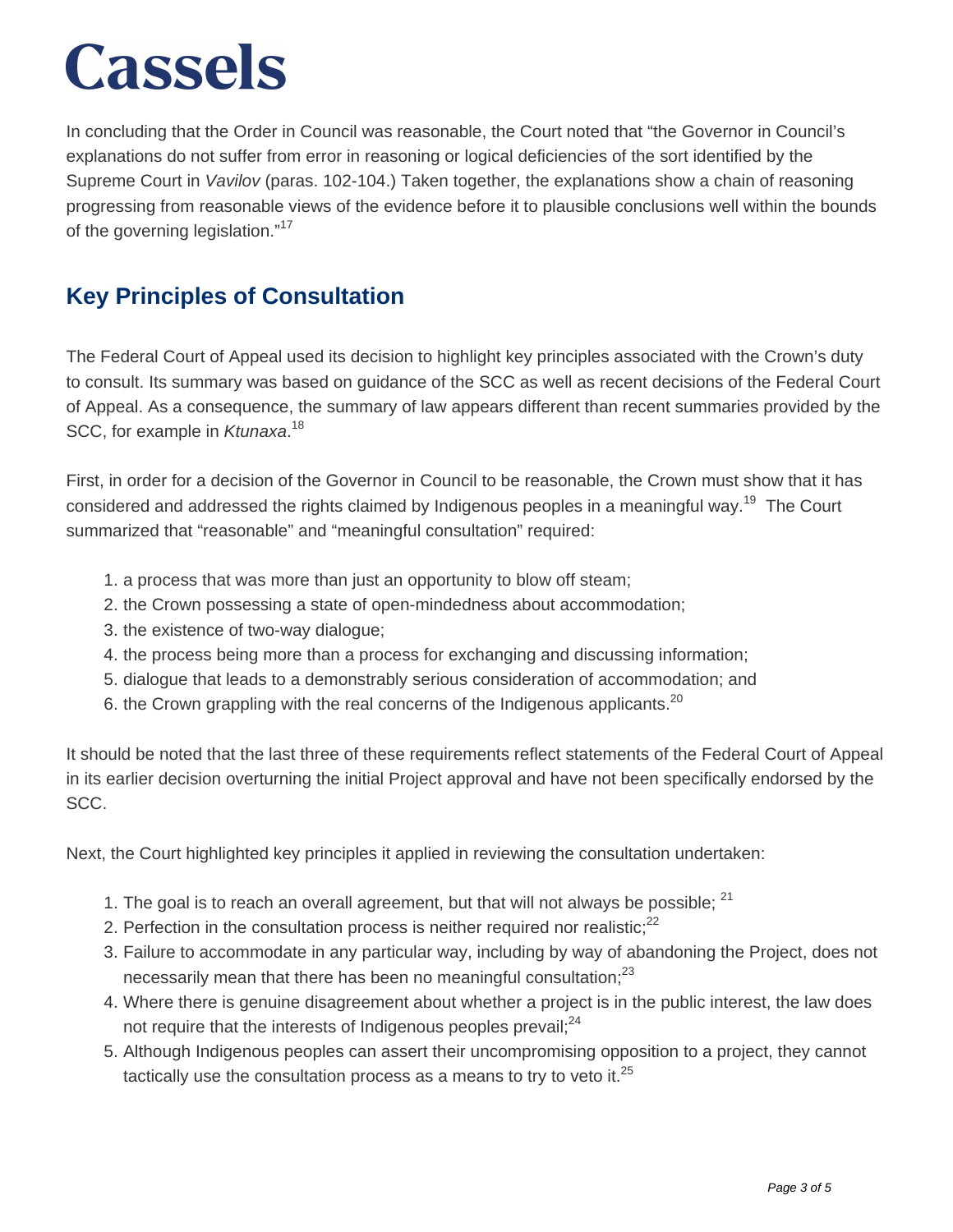The key principles for reviewing consultation, unlike those in the first listing, are each supported by statements from the SCC.

#### **Relevance Moving Forward**

While the Court took on the task of considering, in detail, whether the decision of the Governor in Council was correct, it acknowledged that this was an unnecessary step; the only relevant consideration was whether the decision of the Governor in Council had been reasonable.<sup>26</sup>

In conducting the "reasonableness" analysis, the Court incorporated new principles from the SCC on the standard of review. Under these principles, the role of the reviewing Court is tightly constrained. The new standard of review principles requires a deferential approach that restrains the court from forming its own view about the adequacy of consultation. $27$ 

While standards of review remain open to manipulation and interpretation, this new approach should provide greater deference to Crown decision makers. This deferential standard of review does not alleviate the Crown's obligations to act honorably and to consult and, where appropriate, accommodate. Rather, it helps reduce uncertainty for all interested parties where the Crown has conducted a robust and meaningful consultation process.

This evolution of the standard of review should reduce the legal uncertainty that often follows the consultation process, where consent from all parties has not been obtained. It should give Crown decision makers more confidence to make decisions and to balance public interest considerations. It should also give industry proponents greater confidence that government authorizations will not be endlessly litigated. Taken together, the Court's approach to the standard of review promises more robust, meaningful, and timely processes that will benefit all parties interested in continued economic development in Canada.

\_\_\_\_\_\_\_\_\_\_\_\_\_\_\_\_\_\_\_\_\_\_\_\_\_\_\_\_\_

<sup>11</sup> Ibid at para 3.

<sup>&</sup>lt;sup>1</sup> Coldwater Indian Band et al. v. Attorney General of Canada et al., 2020 FCA 34 [Coldwater].

 $<sup>2</sup>$  lbid at para 66.</sup>

 $3$  *lbid* at para 83.

<sup>&</sup>lt;sup>4</sup> Ibid at para 84.

<sup>&</sup>lt;sup>5</sup> Ibid at para 1.

<sup>&</sup>lt;sup>6</sup> Ibid at para 2.

<sup>&</sup>lt;sup>7</sup> Ibid at para 17.

<sup>&</sup>lt;sup>8</sup> Ibid at para 70.

<sup>&</sup>lt;sup>9</sup> Ibid at para 71.

<sup>10</sup> Ibid at para 72.